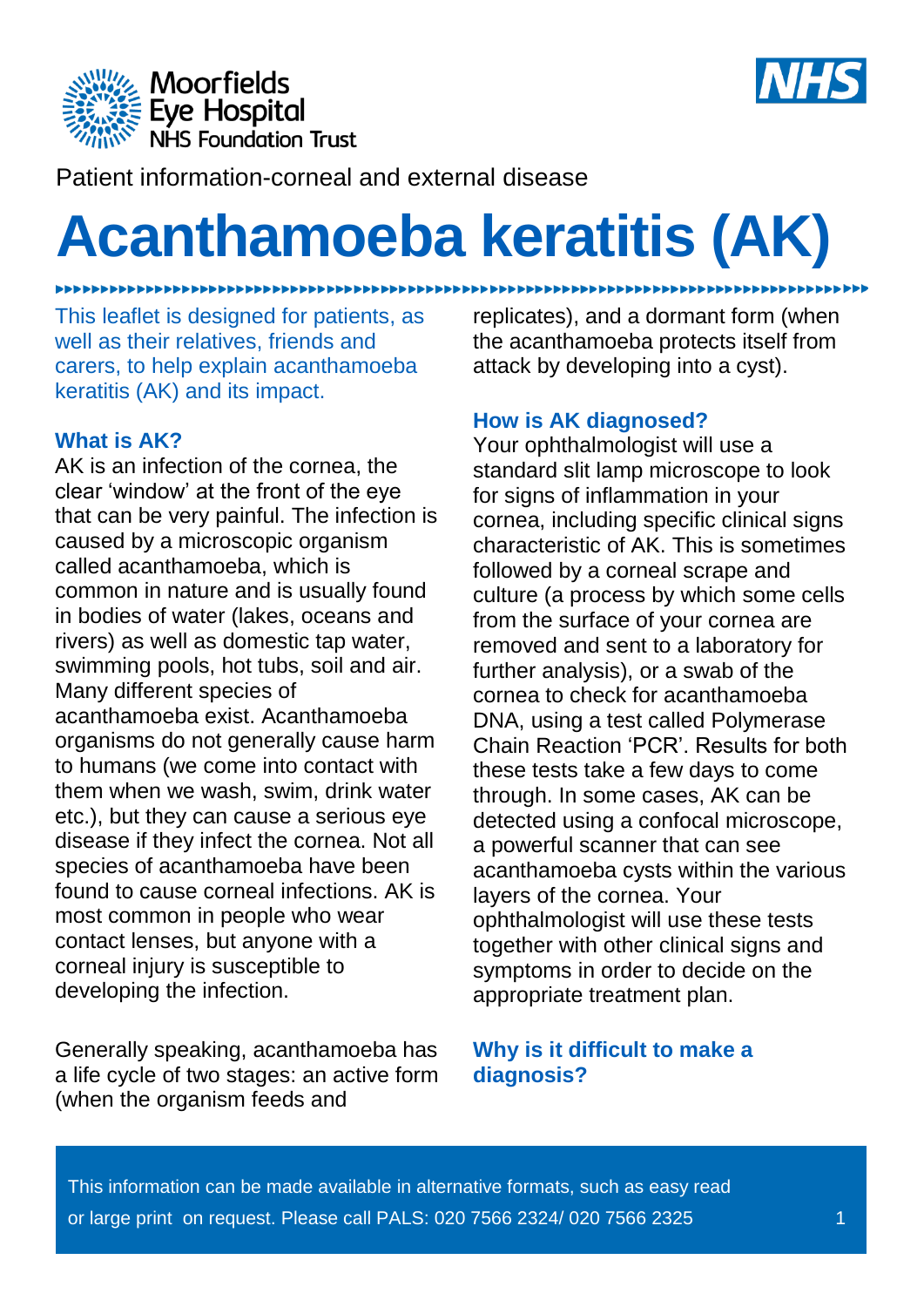In the early stages, AK and other microbial corneal infections have similar signs and symptoms, making it difficult to tell immediately which one you may have. This is why a variety of tests and clinical signs are observed. Sometimes the diagnosis can change when the doctor receives more information from laboratory tests. Diagnosis can also change depending on how your eye(s) respond to treatment.

The primary difference between AK and other microbial infections is that it is challenging to treat, due to its resistance to many forms of therapy. Acanthamoeba in the dormant cyst form can survive for long periods of time. AK cannot be treated with antibiotics because it is not a bacterial infection.

# **Why is my eye so painful and red?**

AK can be extremely painful, although not all patients experience intense pain. The cornea is one of the most sensitive organs, with the highest density of pain receptors in the body. This means that any injury to the cornea can be very painful. Pain can also be triggered by the body's immune response to the infection in your cornea - this is called an inflammatory response and may be one of the reasons your eye is red as well as painful. The medicines used to treat AK can be quite harsh and, in some cases, can also irritate the surface of your cornea. Your doctor will try to strike a balance between effective treatment of the infection and preventing further irritation on the corneal surface.

# **Why am I so light sensitive and why is my eye watering so much?**

Light sensitivity (also termed photophobia) is a symptom of the inflammation and infection in your cornea because the cornea, which is usually clear, turns cloudy and scatters the light around. You may also have light sensitivity because you have been given an eye drop that temporarily widens the pupil, the hole through which light enters the eye. Sometimes the iris (the coloured part of the eye) can go into spasm when the cornea is infected, which can also cause pain, so these drops may help relieve the pain but may also make you more light sensitive. Tears are a natural reaction to disruption of the corneal surface and are a reflex response to the infection. They act to remove irritants from the surface of the eye.

# **Why has my vision deteriorated so suddenly?**

In the early stages of the disease, the cornea can become irregular due to the infection and inflammation, which can affect your vision. This can occur quite suddenly, and you should inform your ophthalmologist as soon as possible if this happens to you. As the infection responds to treatment, patients can notice their vision improve as the inflammation reduces and the surface heals. In later stages of the disease, scarring on the front of the cornea, resulting from long-term inflammation, is usually the reason for vision loss. In

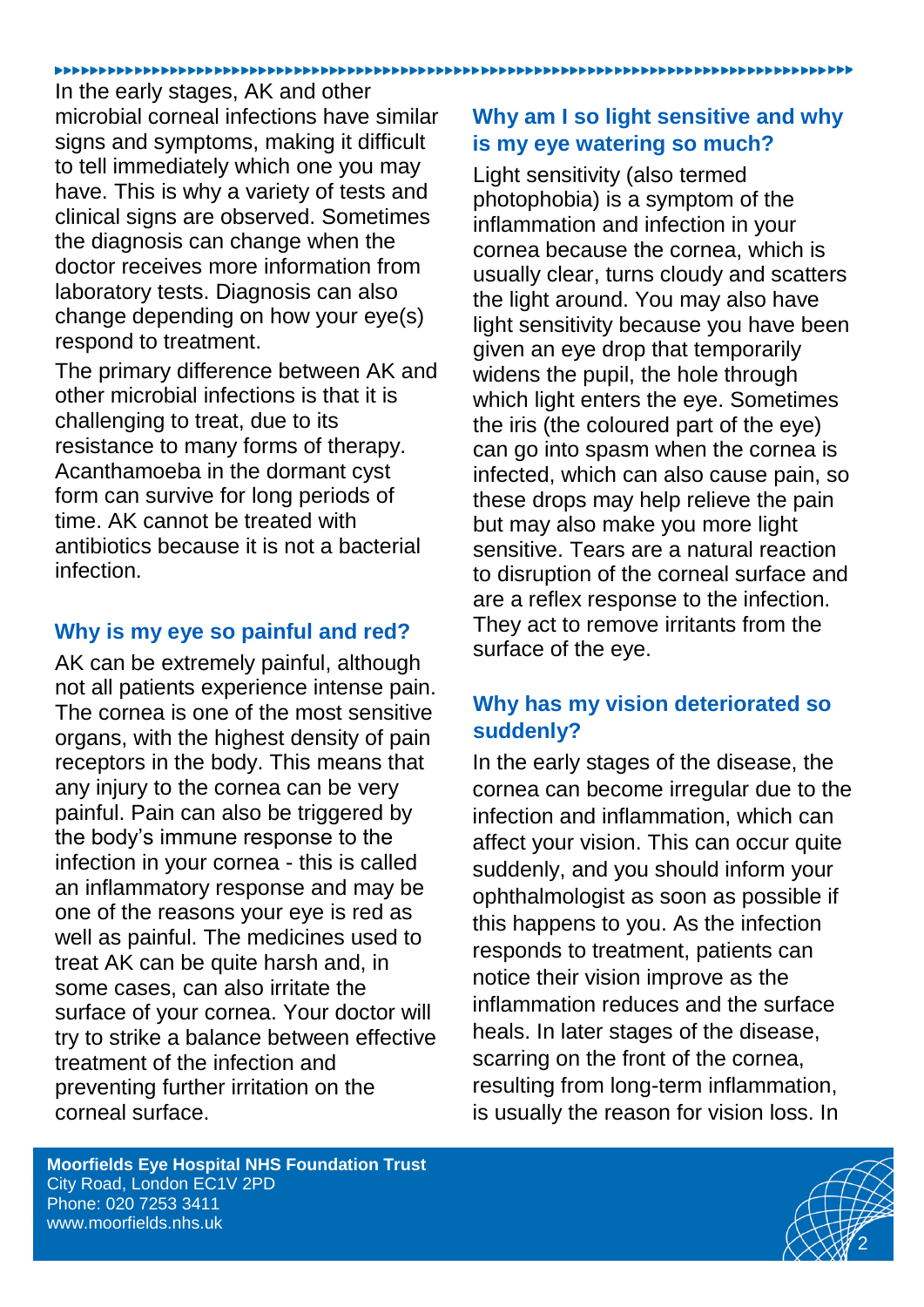some patients, scarring can be quite extensive and may need further therapy (e.g. a cornea transplant) to rehabilitate vision once the infection is over. A degree of permanent vision loss occurs in around a quarter of cases.

# **How could I have got AK?**

Around 85% of cases of AK have been associated with contact lens wear. There are a number of different factors which are known to increase the risk of contracting AK. The biggest risk factor is exposure to water (generally through swimming or showering in contact lenses, rinsing or storing lenses in water and handling lenses with unwashed or wet hands). Improper contact lens hygiene, including not disinfecting lenses properly and not cleaning and changing contact lens cases regularly have also been shown to increase the risk of infection. Those who do not wear contact lenses may still contract AK, although it has a much rarer incidence than in contact lens wear

## **Are there many other people who have AK?**

Due to the way that UK domestic water is stored and supplied, incidence of the disease is generally higher in the UK than in other parts of the world. Studies suggest that AK affects around 2 in 100,000 contact lens wearers per year in the UK, which is around 20 times less than the number of daily wear soft contact lens wearers with bacterial infections. Since 2011, Moorfields Eye

Hospital and other centres in the UK and USA have reported a three-fold increase in the number of cases of disease, although it still remains rare.

# **I have AK in one eye. Can it spread to the other eye or to other parts of my body?**

At Moorfields Eye Hospital, we have only seen cases of bilateral AK (affecting both eyes) where the patient has been infected in both eyes at the same time rather than it spreading from one eye to the other. Acanthamoeba is an opportunistic organism in that it is widespread in the environment, but fortunately only rarely invades human tissue to cause disease. It's extremely unlikely for acanthamoeba to spread from person to person. There are some extremely rare strains of acanthamoeba that can affect the brain; most of these cases occur in immunocompromised patients and are not related to contact lens wear. However, it's still a good idea to take sensible precautions to ensure that other bacteria or germs do not spread between your eyes or from your nose/mouth to your eyes. Always wash your hands and dry them thoroughly before and after putting in your eye drops. Also make sure that you don't touch your eye with the dropper or bottle top when applying eye drops.

# **How am I going to be treated?**

Typically, treatment is with antiseptic drops which include Polyhexamethylene Biguanide PHMB,

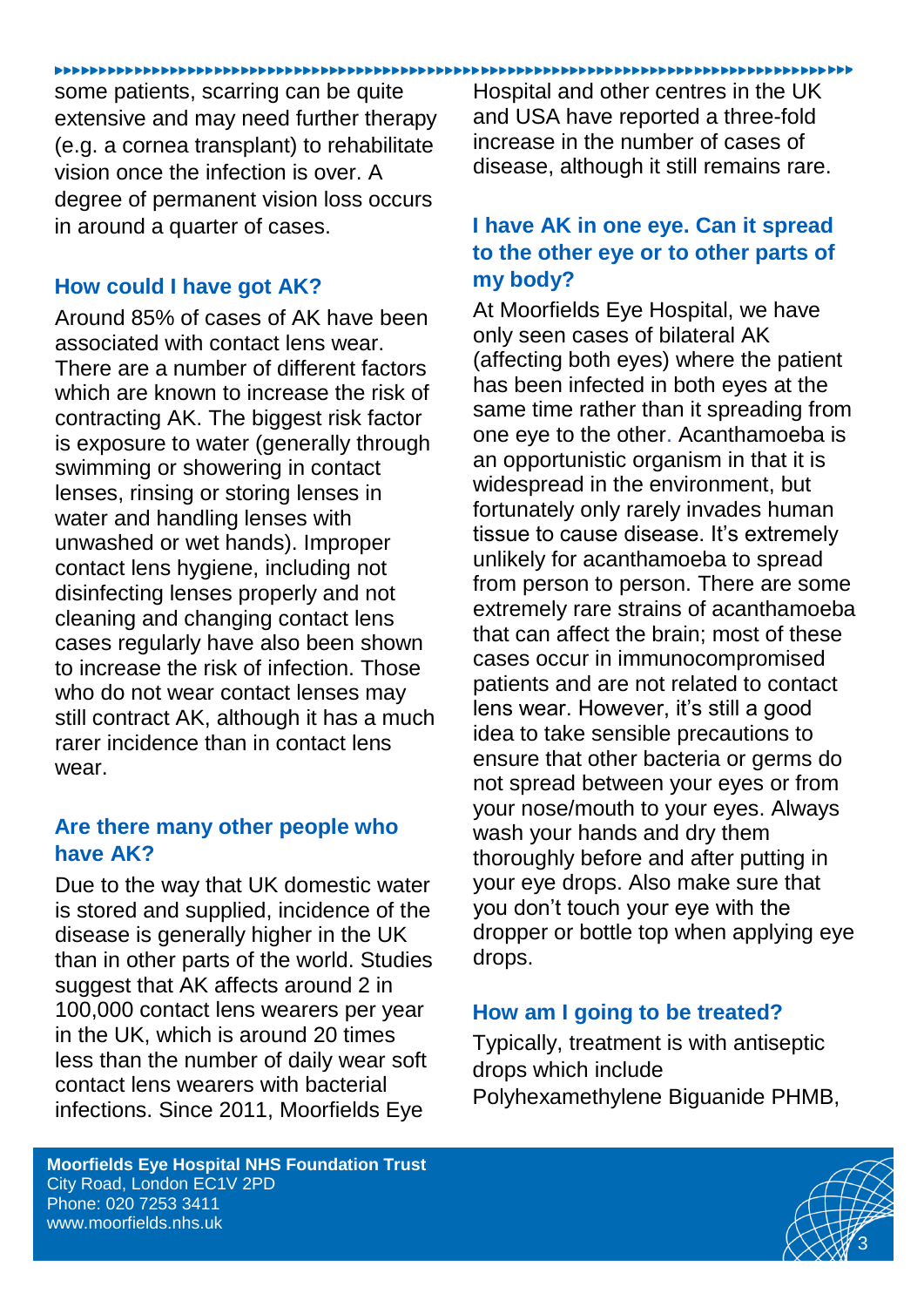#### 

Chlorhexidine, Brolene and Hexamidine. These are used either individually or in combination.

Usually you'll need to take these eye drops every hour for the first few days (including overnight), reducing to 2 hourly by day only, and then less frequently depending on your response to treatment. It can be quite difficult to take eye drops through the night during the first few days, but it's very important to try and stick to the regime outlined by the doctor as best you can.

In addition to the anti-amoebic eye drops, you may be given antiinflammatories or painkillers to help with the pain. You may also be given a dilating drop early in the infection to stop painful spasms of the coloured part of the eye, the iris. Around 10% of acanthamoeba infections have dual pathology, which means that another infection, usually bacterial, is also present. If this is the case for you, you may also be prescribed with antibiotics as well as your other drops. Sometimes these are also given to guard against a secondary bacterial infection while the eye surface is disrupted in the early stages of the disease. Patients with severe inflammation or scleritis (inflammation of the white part of the eye) are sometimes prescribed steroid eye drops, although not every patient requires these, and their use needs to be carefully managed.

As all patients react differently to the infection, your doctor will assess the most appropriate treatment regime for you. The treatment may change depending upon how your eye responds. If you have any concerns about your treatment then make sure you ask the doctor at your clinic appointment.

Please bring all your eye drops to your clinic appointment and please do not stop taking them on the day of the outpatient visit. The nurse or pharmacist will show you how to use the drops properly.

## **Is AK treated the same in other countries as in the UK?**

There are currently no licensed medicines approved for the treatment of AK in any country. Most ophthalmologists use the same group of antiseptic eye drops that have been shown to kill acanthamoeba both in the laboratory and are effective in treating patients in large case series. Some case reports have indicated successful treatment with other types of treatment such as collagen cross-linking, antifungal drugs, and a newer drug called Miltefosine. Although the results have only been reported in a few individual cases, more extensive studies are required to determine whether any of these therapies are suitable options or alternatives to existing treatments. Your team will be happy to discuss your treatment plan and answer any questions or queries you have. You are strongly advised to come in for recommended follow-up

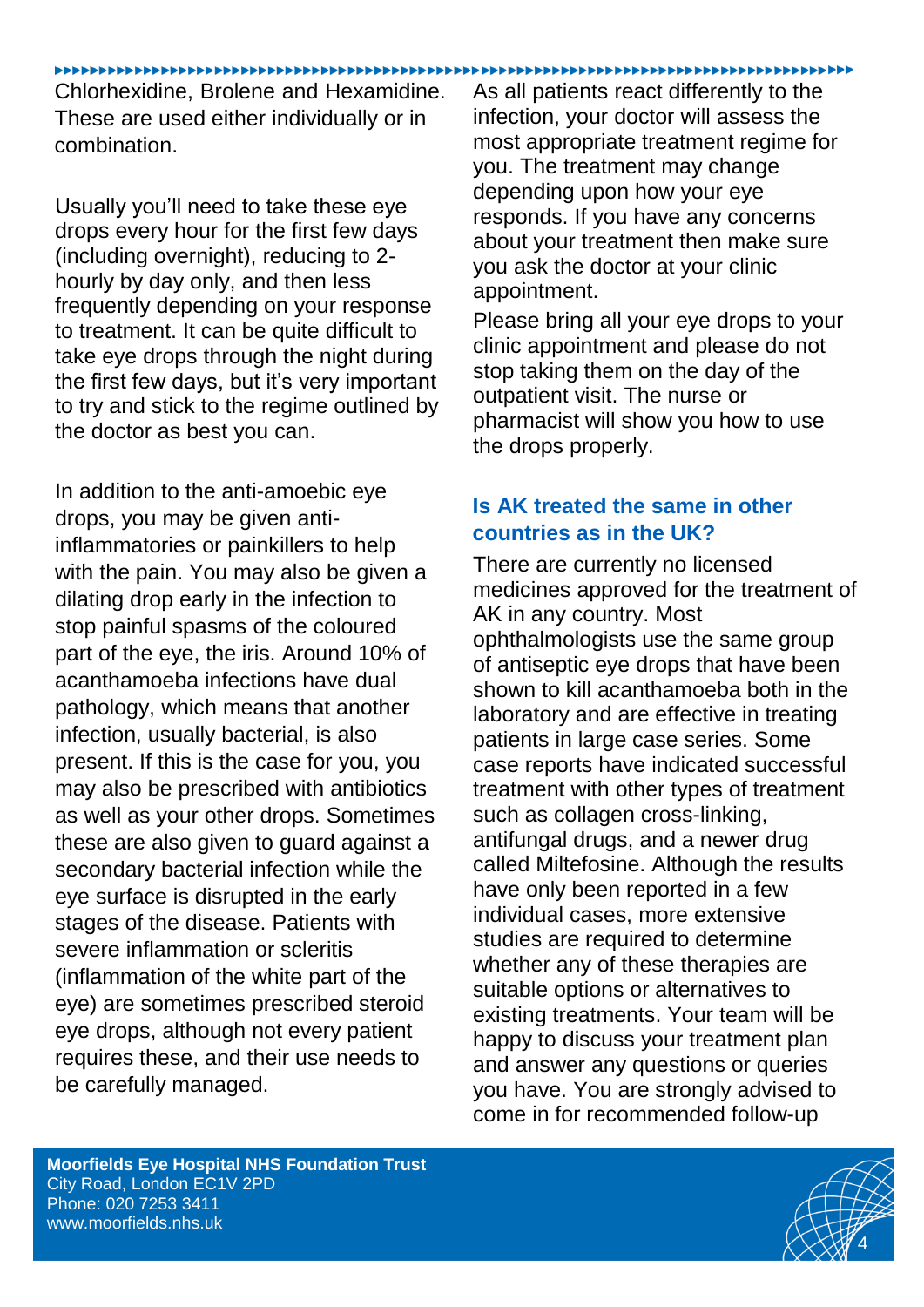appointments even if your eye/s is/are feeling completely better.

# **How long can I expect to be treated for?**

Although each patient is different, generally speaking those who are diagnosed and receive appropriate treatment quickly can expect their treatment to last three to six months. Some patients recover sooner, and more complicated cases can last for over a year. Although the early stages of the disease can be very difficult and can limit your ability to do your day to day activities, as the infection comes under control you should be able to continue many of these whilst continuing to receive treatment.

## **Can steroid drops cause any complications?**

Although steroid drops can both aid healing and make the eye more comfortable by reducing inflammation, using steroids may also delay the clearing of the infection and cause other complications including cataract (clouding of the lens) and glaucoma (raised eye pressure).The use of steroids will therefore need to be carefully managed by your ophthalmologist.

A small percentage of patients experience scleritis (inflammation of the white part of the eye) which is usually treated using steroid drops and, in more severe cases, additional oral medication is also given.

#### **Are there any other complications I may experience from AK treatment?**

Some patients experience complications including a fixed dilated pupil due to damage to their iris. Vascularisation of the cornea (growth of blood vessels into the cornea) and secondary bacterial infections sometimes also occur. Other complications such as cataract and glaucoma can form as part of severe AK, which is why, at each clinic appointment, your doctors will perform thorough checks on your eye(s) to look out for signs of these complications.

# **Why do some people with AK need a cornea transplant?**

Around 25% of cases of AK seen at Moorfields result in a corneal transplant. There are different types of transplant – and these carry different risks. Some are carried out to improve your vision at the end of infection. Other transplants are carried out, on actively inflamed eyes, as part of therapy.

The therapeutic transplants are usually for corneal perforations, although the success rate of these is poorer than the transplants to improve vision, therefore the procedure is rarely used unless absolutely necessary.

There is also a risk of a recurrence of AK post-surgery and this is one reason why corneal transplants are generally delayed until the eye has been infection free for some time. Your doctor will discuss what's right for you and separate information will be provided if

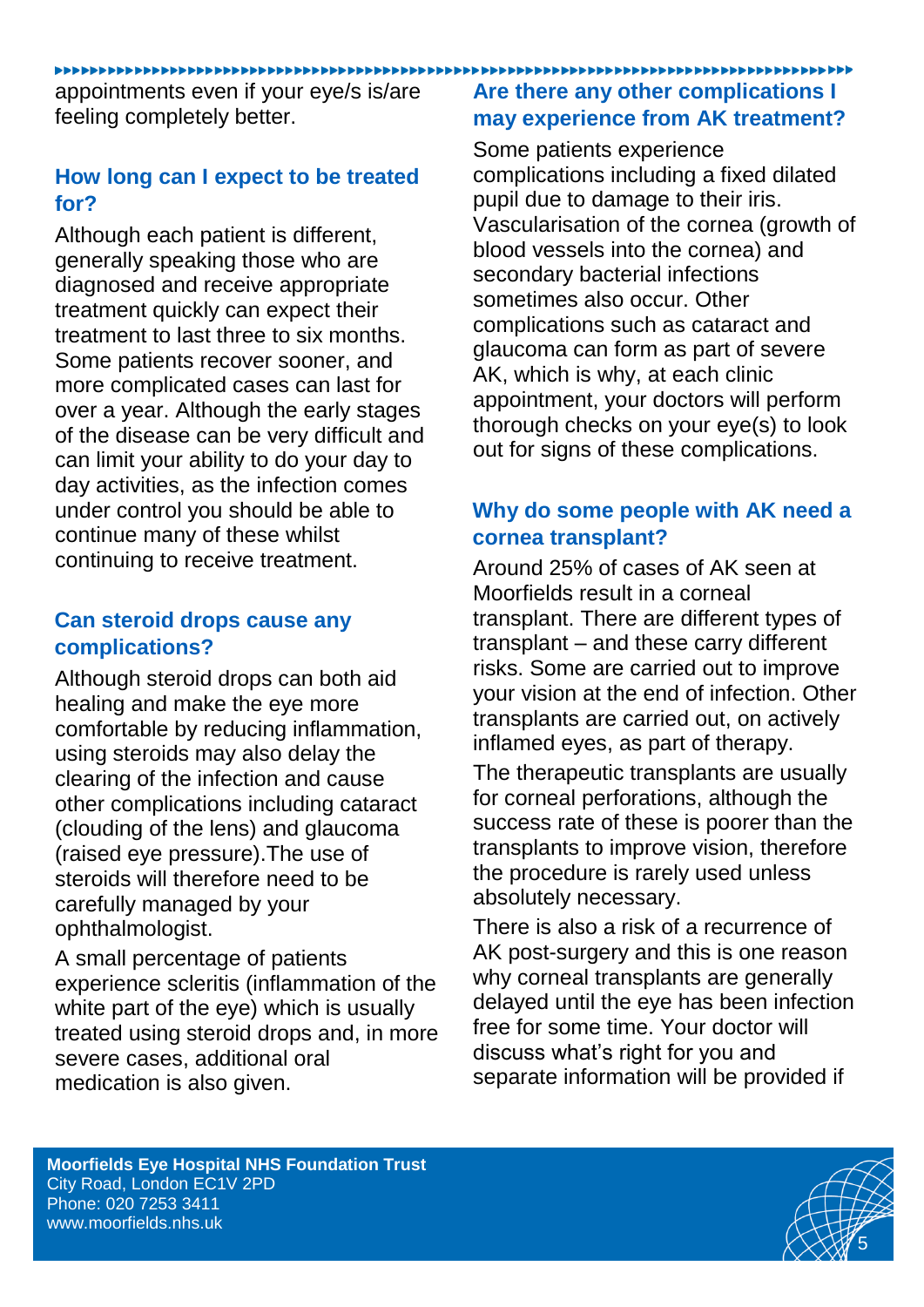#### you are a possible candidate for a corneal transplant.

For patients who have poor vision but do not require a transplant, vision can be improved using a rigid contact lens. Your ophthalmologist will discuss all options with you at the appropriate time.

# **Why am I asked the same questions each time I visit the clinic?**

In order to provide you with the best care, we need to re-review your situation, especially any changes since your last appointment, as it may have an effect on your current treatment.

# **A. Coping with AK at home**

# **Can I shower as normal and wash my hair?**

Yes, although if you have recently had a corneal scrape or if you have been told you have an epithelial defect (a breakdown on the surface of your affected cornea) you may wish to avoid getting water in your eye for a few days as a precautionary measure. Swimming should definitely be avoided during this time. Ask your doctor at your next clinic appointment if you are worried about this.

# **Can I wear eye makeup?**

Eye makeup should be avoided in the early stages of your treatment, as this can sometimes be a source of additional bacteria entering the eye. You should be careful not to rub your

#### **Moorfields Eye Hospital NHS Foundation Trust**  City Road, London EC1V 2PD Phone: 020 7253 3411 [www.moorfields.nhs.uk](http://www.moorfields.nhs.uk/)

affected eye(s) too much and removing eye makeup should be done as carefully as possible with gentle cleanser so as not to irritate the cornea. Once your infection has started to settle, it may be ok to wear nonwaterproof eye makeup. Ask your doctor at your next appointment.

# **I am very light sensitive. What can I do?**

You may want to buy a pair of prescription sunglasses to help you cope with daylight. Drawing curtains and blinds at home can help. It's also possible to buy a shade or eye patch to wear over glasses – this can help if you want to watch TV or work at a computer. Most people feel selfconscious at first, but it can provide a relief for your symptoms. Try not to wear the patch all the time, so that fresh air can circulate around the eye. Many patients find it helpful to wear a hat and sunglasses when they go out. Check with your doctor before wearing any type of patch that sticks to the eye itself.

# **Can I continue to go to the gym/play sports?**

Yes, you can. Many patients have found exercise is a good way of helping them to relax and to cope with the infection. It has also been shown to help improve self-esteem, mood, sleep quality and energy, as well as reducing your risk of stress and depression. You should do as much as you feel like doing, although you should take care

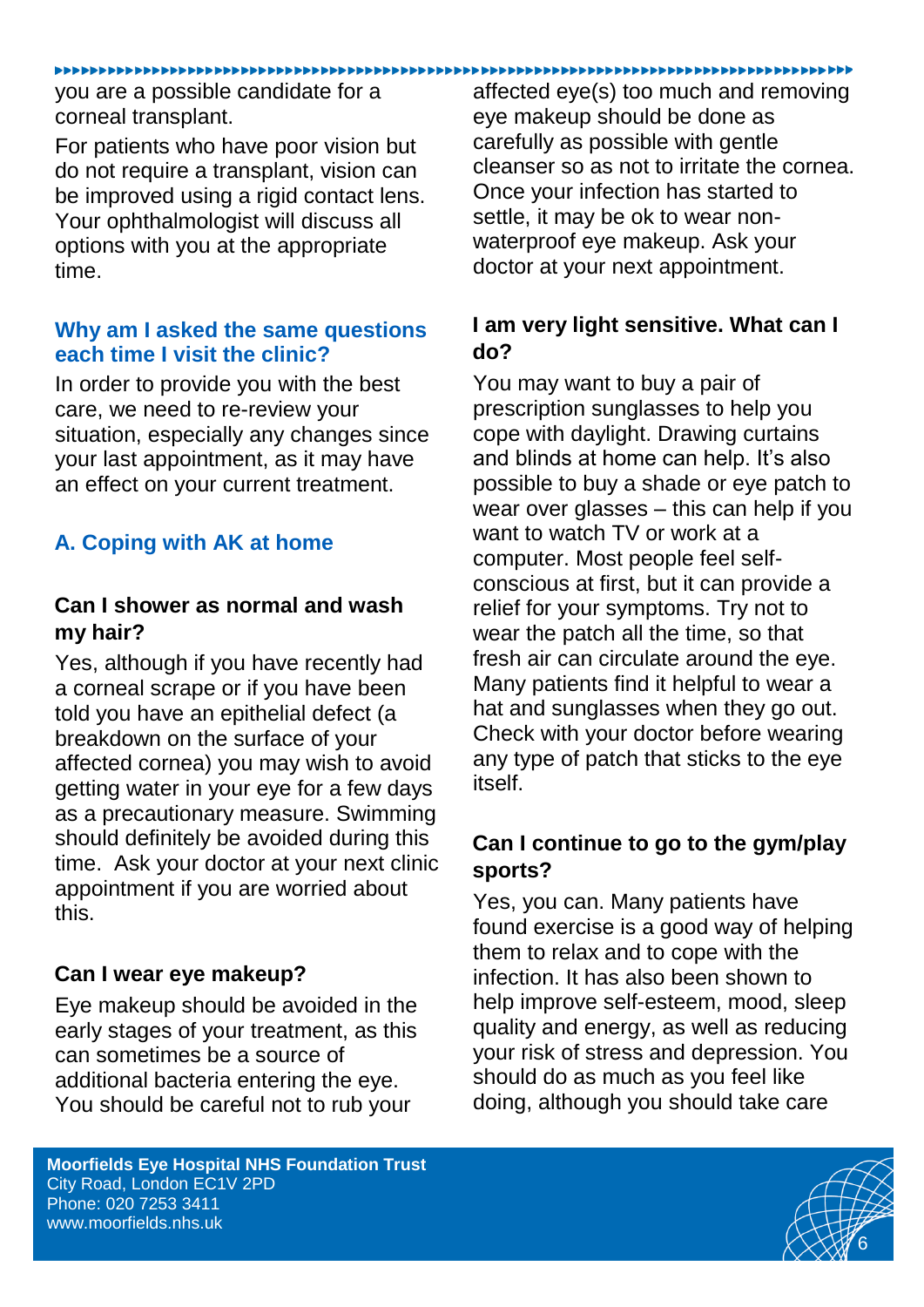with contact sports such as rugby. Ask your doctor if you have any concerns.

# **Can I continue to drive?**

You must tell the DVLA if you have any problem with your eyesight that affects both of your eyes, or the remaining eye if you only have one eye. Non workrelated drivers must be able to read (with glasses or contact lenses) a car number plate made after 1 September 2001 from 20 metres. You must also meet the minimum eyesight standard for driving by having a visual acuity of at least 6/12 measured on the Snellen scale (the standard test chart used at hospital eye units) with both eyes together or, if you have sight in one eye only, in that eye. You must also have adequate peripheral vision (field of vision). It may be helpful to remember that around 1 in 20 people in the general population have poor vision in one eye. Ask your doctor at your clinic appointment whether you meet the minimum standards of vision for driving. You may need to inform your car insurer too.

Some people with AK have found a book, "A Singular View: The Art of Seeing with One Eye" by Frank B. Brady helpful when first dealing with poor vision in one eye. This book can be purchased online.

# **When can I start wearing contact lenses again?**

This will depend on the extent to which your cornea has been affected by the infection. For those who wish to return

to contact lenses after AK, daily disposables are usually the most suitable option. Most patients will need to wait several weeks or months to ensure they are clear of infection and their eye(s) are healthy before wearing contact lenses again. Ask your doctor what's right for you.

Many patients are interested in whether they can have laser surgery on an eye affected by AK, to avoid wearing glasses or lenses after the infection has cleared. This is a decision that has to be taken on a case by case basis and is dependent on any damage left behind by the infection. Ask your doctor what might work for you.

# **Are there any signs I should look out for in between clinic appointments?**

Any sudden increase in pain, redness or loss of vision should be treated as an emergency. You should attend Moorfields A&E department in City Road for a further examination (open 24/7 for emergency eye problems only), or contact your clinic to arrange to be seen urgently.

# **B. Keeping on top of eye drops and other medicines**

# **Can I get any help with the cost of NHS prescriptions?**

If you usually pay for NHS prescriptions, prescription prepayment certificates are available in England and they can save you money. Certain individuals, such as those under 16 or

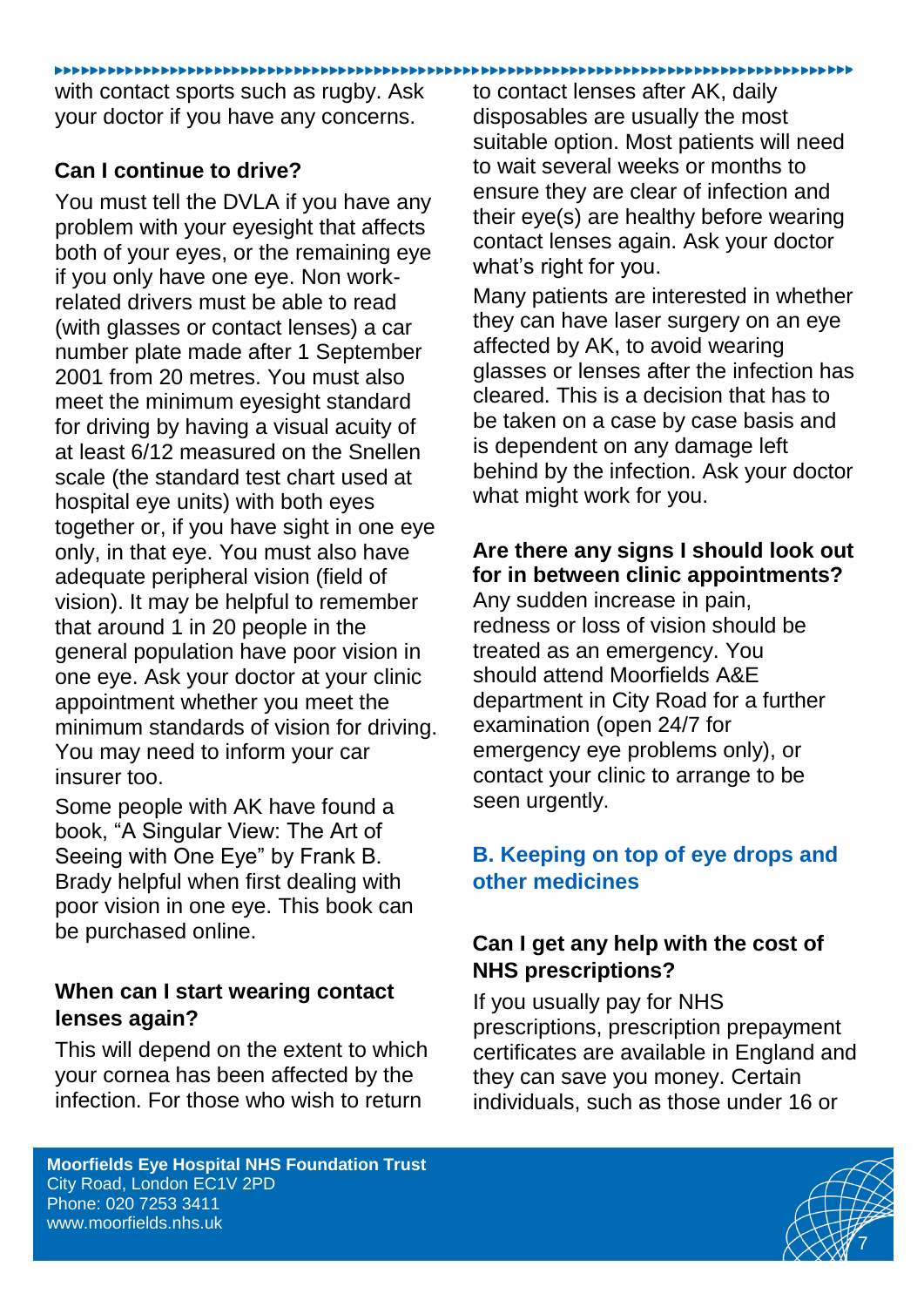over 60, or those in possession of a valid HC2 certificate (full help with health costs) are also eligible for free NHS prescriptions. Speak to the pharmacy to find out more.

#### **How long should I leave in between putting in eye drops?**

Generally speaking, you should try to leave around five minutes between drops. This can be difficult when you are using a number of different drops every hour or every two hours, so try and leave at least two minutes between each one if using more than two. Setting alarm clock reminders or using smartphone apps can help you keep track.

# **Most of the eye drop liquid falls out of my eye. Is that ok? How do I stop it from happening?**

Do not worry if some of the eye drop falls out – this is perfectly normal. It is a good idea to tilt your head back and keep your eye closed for a minute or so after you've put the drop in – to ensure all the medicine has got into your eye – although this can be impractical if you're on the move or in a public place. Try your best to do this at least when you are able to. If you miss your eye completely, do the drop again. If a small amount goes in, then wait till your next drop and try and ensure it goes in properly the next time. If a friend or family member is able to help put drops in, this can sometimes be useful, particularly if you have reduced vision in the affected eye(s).

# **Why do some eye drops sting so much?**

If your eye is very inflamed, red or irritated, or if you have an epithelial defect, you may find the drops sting a lot. Different formulations of eye drops designed to kill acanthamoeba can also sting when they go in and when they mix with the previous one used, so try and keep a decent gap between drops. Keeping drops in the fridge can help ease the stinging. Perhaps try a cold compress or ice pack on your forehead or down the side of your face after the drop has been done. Tell your doctor if you have any concerns.

# **I have spilt my eye drops! What shall I do?**

Contact the hospital pharmacy as soon as possible. Moorfields Pharmacy's direct line is 020 7566 2362.

# **I keep missing drops because I lose track of time. What can I do?**

If you have a number of different drops to take at different times of the day, set an alarm clock and keep a notebook handy to help you tick off the ones you've done. There are quite a few helpful 'reminder' apps for smart phones, which can also help you keep on top of taking your medication.

# **My eye drops need to be kept refrigerated, but I'm not at home. What can I do?**

Many patients carry a cool bag with ice packs in it to keep their drops cold

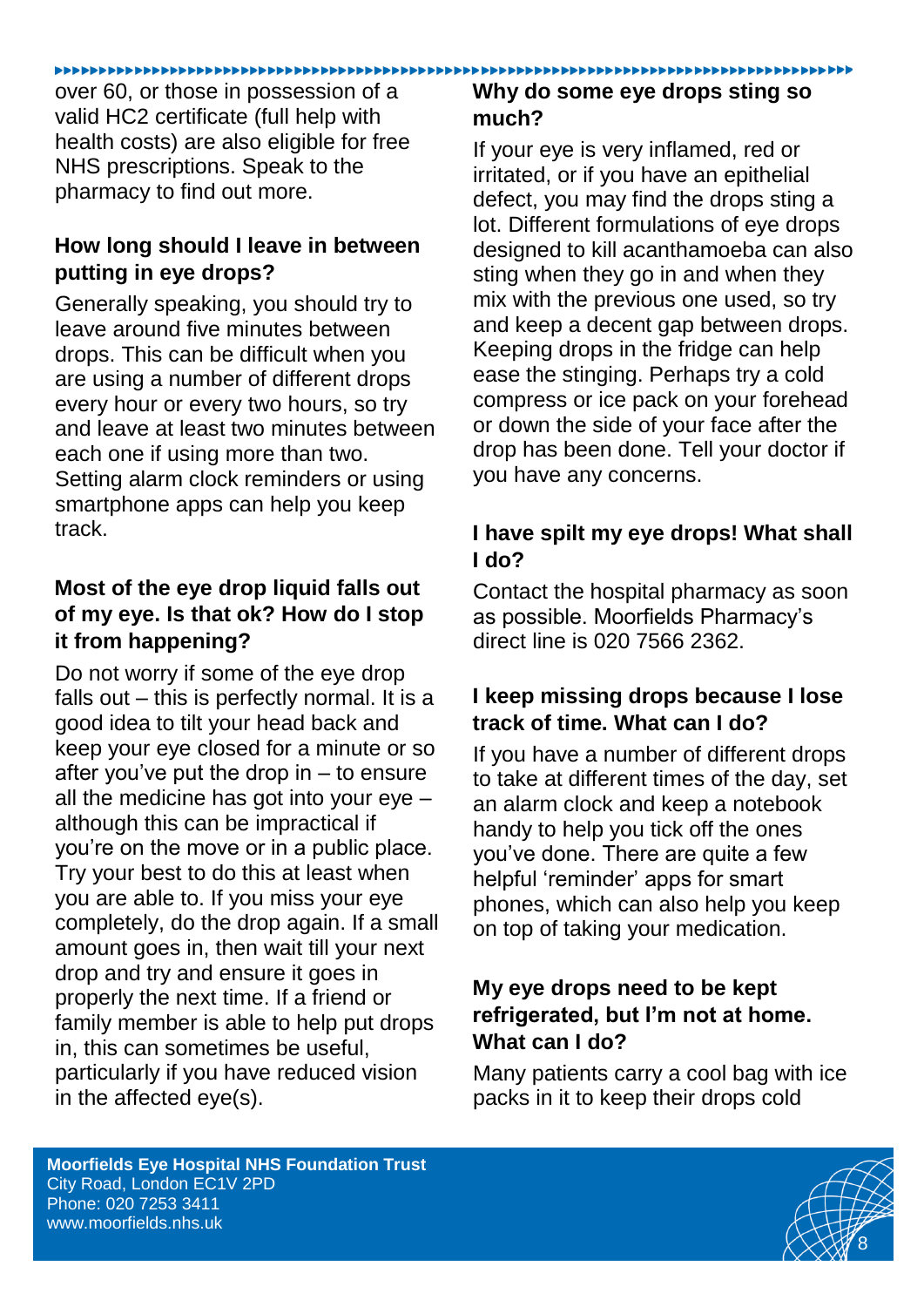when they are out. Others use a thermos flask filled with ice cubes. There are many options available to buy on the internet. Remember, during the summer months non-refrigerated eye drops can also be affected by high temperatures.

## **I am out and cannot wash my hands before getting drops in. What can I do?**

Carry a small bottle of alcohol based antibacterial hand gel with you for times when you are not able to wash your hands.

# **C. Resuming regular activities**

#### **How long can I expect to be off work?**

This varies enormously and also depends on the type of work you do. Some patients have worked throughout their illness; others have found it necessary to take sick leave. You should return to work when you feel able to perform your duties appropriately. Some people return to work with reduced working hours or duties for a period of time. Ask your ophthalmologist for a letter/certificate for your employer if you feel unable to return to work in full capacity or to explain the importance of taking medication etc. Advice on dealing with the impact of illness on employment is available from RNIB, Citizens Advice Bureau and The Money Advice Service. At Moorfields, you can talk to one of our eye clinic liaison officers (ECLO's), who

are available at City Road as well as our other networked sites.

## **Can I still use a computer?**

Yes, as long as you feel able to. Reducing the brightness on your screen or wearing an eye patch or shield can also help.

#### **Am I allowed to fly?**

Yes, although you should discuss any foreign travel plans with your doctor in order to ensure you will continue to receive appropriate treatment whilst away.

# **D. Emotional support**

# **If I am finding it difficult to cope with my illness, what help can I get?**

The impact of AK on those affected can be extremely difficult. Some patients feel they need additional emotional support, in particular with adjusting to fluctuating vision and changes in appearance as a result of the infection.

Moorfields Eye Hospital provides a dedicated patient support and counselling service and can provide information, advice and counselling at the time of diagnosis, throughout your treatment and during your follow-up. You can contact the team by calling 020 7566 2385 or by emailing [moorfields.referralscounselling@nhs.ne](mailto:moorfields.referralscounselling@nhs.net) [t.](mailto:moorfields.referralscounselling@nhs.net)You may be prompted to leave a voicemail but please be assured that this line is confidential. It is helpful to

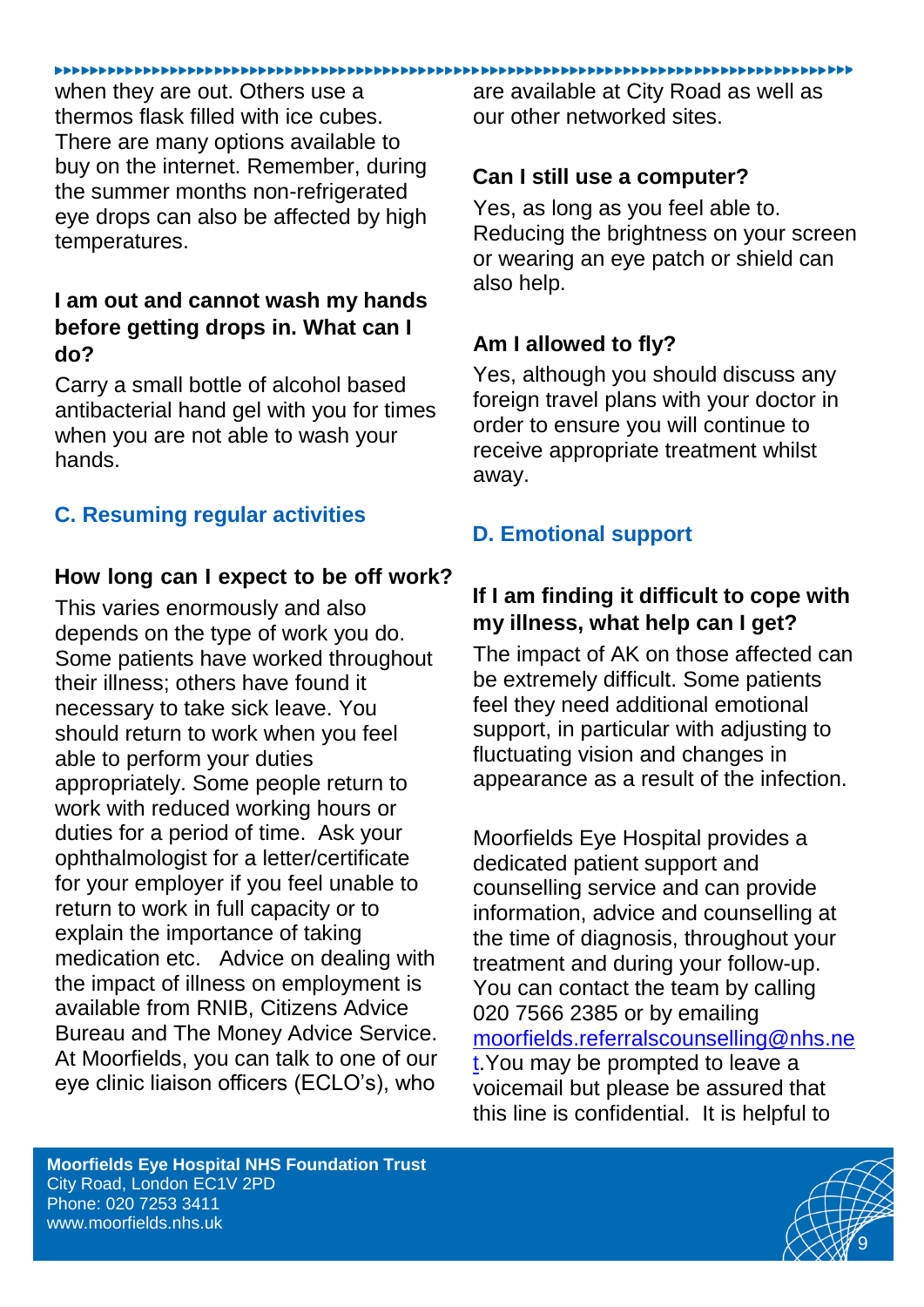#### keep the message short and clear,

including your contact details. You can also contact the corneal nursing team on 020 7566 2405.

Eye clinic liaison officers (ECLOs) are available at Moorfields Eye Hospital in City Road to assist those living with sight loss. This includes patients, their relatives and carers. For more information about ECLO services at City Road, please ask a member of staff for the information leaflet, which is also available at the health hub, located at the main entrance of the hospital. Phone: 020 7566 2355 or email:

[moorfields.cityroadECLO@nhs.net](mailto:moorfields.cityroadECLO@nhs.net)

# **D. Information and research on AK**

# **Is there anywhere else I can find accurate information to share with others about AK?**

You may find some other information about AK on the internet, but please bear in mind that much of this information may be inaccurate or out of date. Instead, please share this leaflet, (which is regularly reviewed and updated) with friends/family and others, to help them understand AK better. There are also a number of social media forums where AK patients from all over the world talk and provide support to each other. Talk to your doctor if you require more detailed information about your specific case to give to your employer.

# **I'd like to meet or talk with others about my experience of AK. Is there anywhere I can do this?**

There are regular informal meet ups for AK patients and their friends and families in London, which are also live streamed online for those who do not live nearby. We try and arrange this meeting once a year outside of working hours, and often have expert speakers and group discussions on how to raise awareness of AK, or how to participate in research. If you'd like to get more information on future meet ups, please contact the patient author of this leaflet, Irenie Ekkeshis:

[irenie\\_ekkeshis@yahoo.co.uk.](mailto:irenie_ekkeshis@yahoo.co.uk)

# **Is there any research being done to help improve treatments for AK?**

There are several promising new drugs being developed, but it is likely to be years before they are used on patients.

There are a number of studies currently being undertaken by centres including Moorfields Eye Hospital and the UCL Biomedical Research Centre (BRC) to better diagnose, treat and prevent AK. A clinical trial is also currently underway to develop the first properly licensed treatment for the infection. If you'd like to know more about the ongoing research on AK, or if you're interested in getting involved, please contact Dr Nicole Carnt: [n.carnt@unsw.edu.au.](mailto:n.carnt@unsw.edu.au)

# **Can I do anything to help prevent AK occurring in future?**

The UK's Medicines and Healthcare Products Regulatory Agency (MHRA)